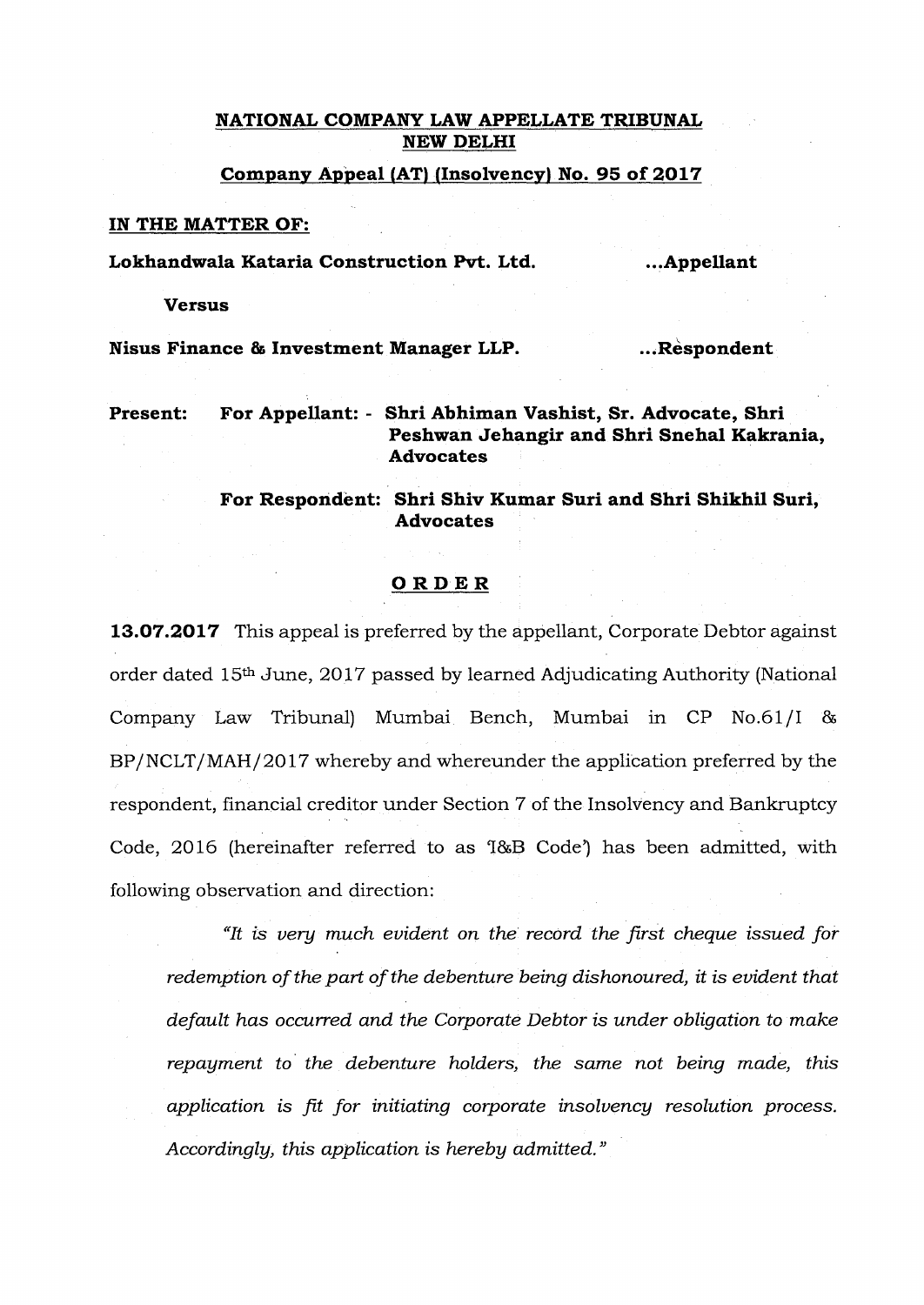Learned counsel appearing on behalf of the respondent – Financial Creditor submitted that the parties have settled the dispute and part amount has already been paid. This is also highlighted by learned counsel for Corporate Debtor. However, such settlement cannot be ground to interfere with the impugned order in absence of any other infirmity.

At this stage, we may notice and refer Rule 8 of I&B (Application to Adjudicating Authority) Rules, 2016, which reads as follows:

*"8 Withdrawal of Application - The Adjudicating Authority may permit withdrawal of the application made under Rules 4, 6 or 7, as the case may be, on a request made by the applicant before its admission."* 

Thus, before admission of an application under Section 7, it is open to the Financial Creditor to withdraw the application but once it is admitted, it cannot be withdrawn and is required to follow the procedures laid down under Sections 13, 14, 15, 16 and 17 of I&B Code, 2016. Even the Financial Creditor cannot be allowed to withdraw the application once admitted, and matter can not be closed till claim of all the creditors are satisfied by the corporate debtor.

Mere admission without subsequent step of advertisement having carried out, would not amount to refusal of claim of other creditors. Such submission as made by learned counsel for the appellant cannot be accepted in view of the provisions of the Act.

Learned counsel for the appellant requests to exercise inherent power, under Rule 11 of the National Company Law Appellate Tribunal Rules, 2016

-2-